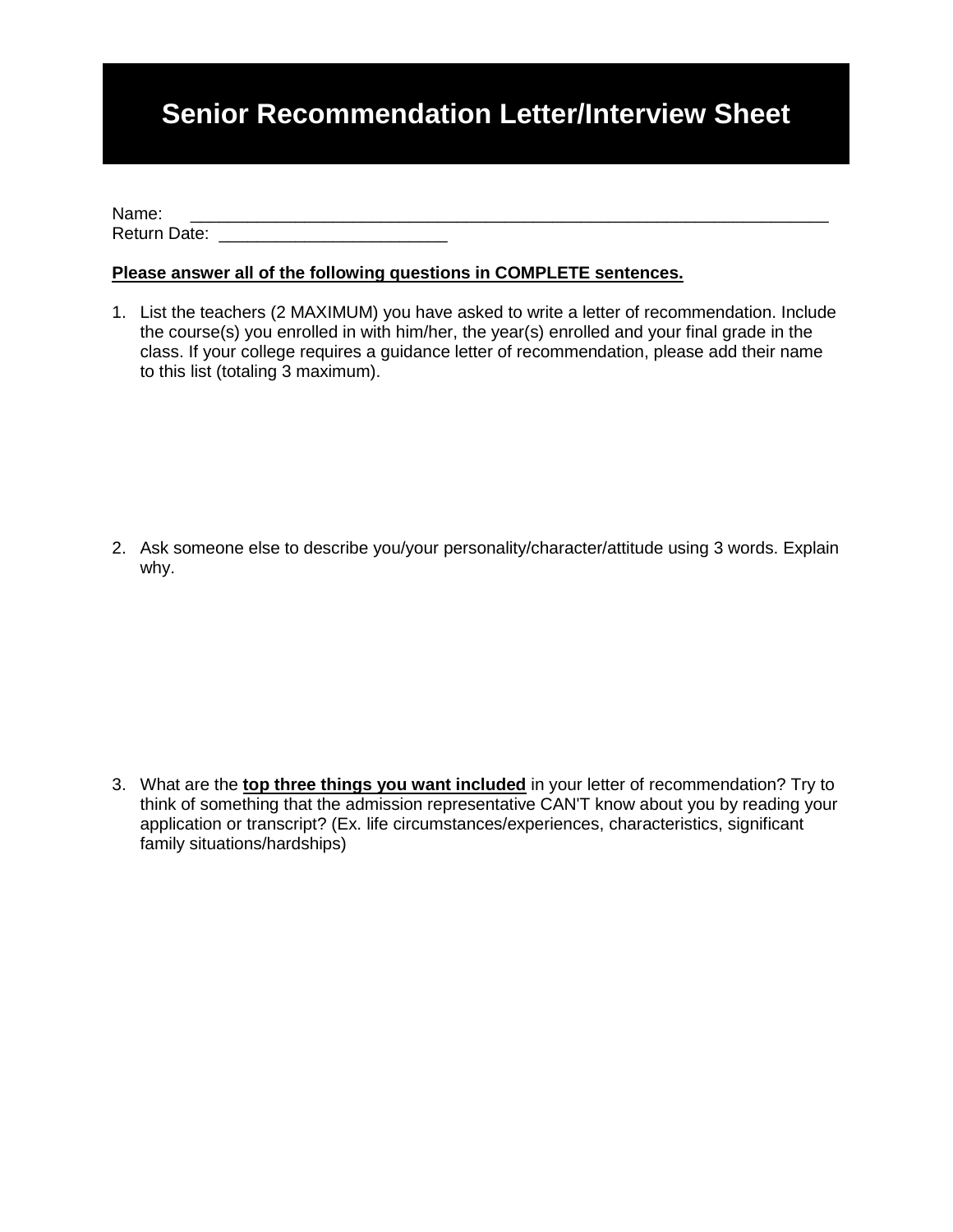4. What are your college/future plans? Possible major/career choice? How did you get interested in this field?

5. What is your greatest academic achievement?

6. What is your most significant contribution to Shepherd Hill or the community?

7. What is your most memorable HS event/experience that has had a big impact or one you will always remember (could be personal, academic, job, travel or summer experience)?

8. How did you spend your time during the COVID 19 stay at home orders? Any extenuating circumstances the college admissions should be aware of?